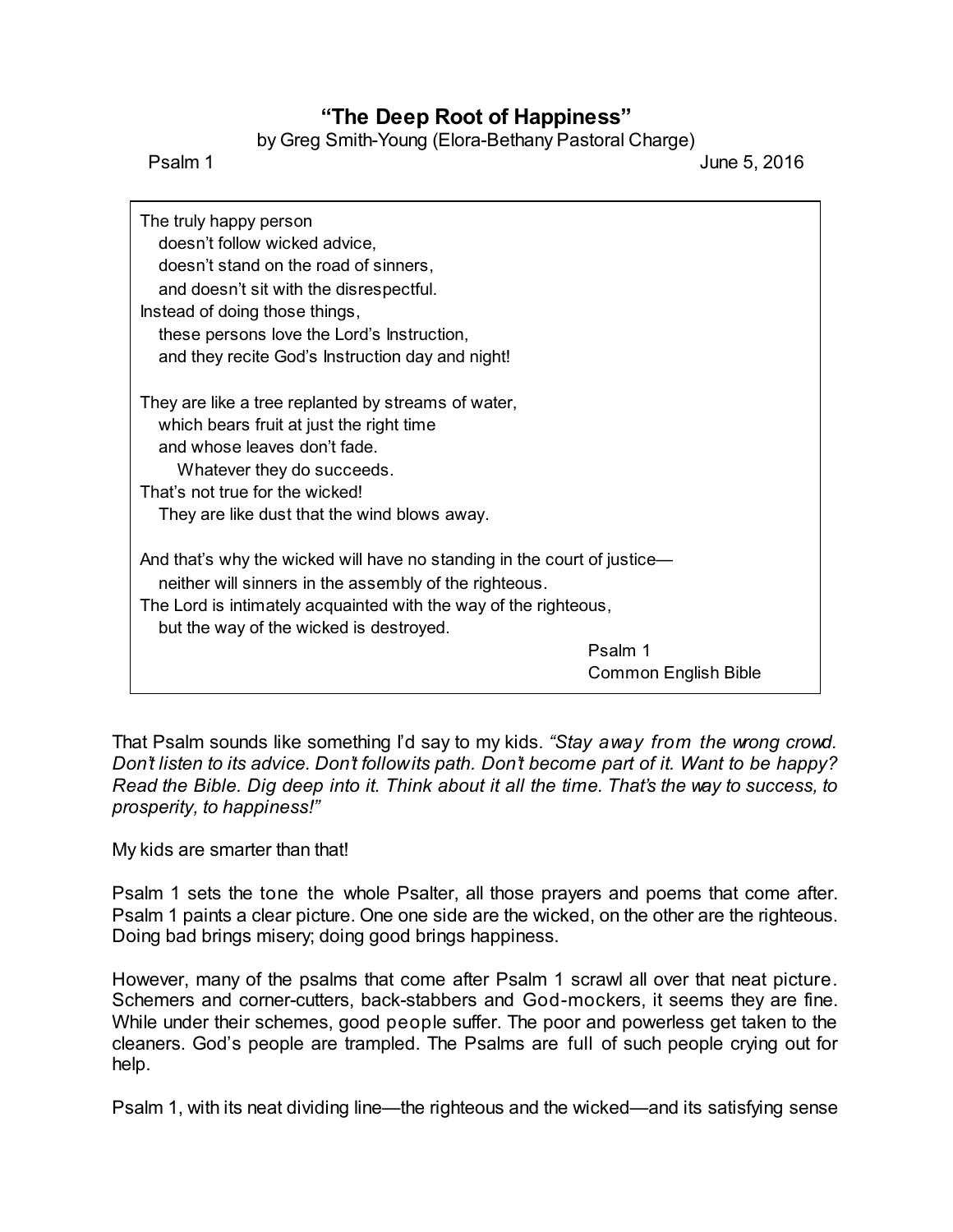of justice—good wins, evil loses—seems cheery story, something we'd read our kids at bedtime. Until they figure out that life's not like that.

II

Of course, maybe Psalm 1 knows something we don't.

It gives us two vivid word pictures: chaff and a tree.

Chaff is the stuff left over after you get the grain out of the wheat stock. It's the husk. Before you can eat the grain, you get it out of the chaff. After that, the chaff is useless. It's light too, so it easily blows away in the wind. The wicked, the Psalm says, are like chaff. Not just notorious criminals. Folks who are cynical, who mock, who run others down (in other words, almost any internet "comments" section). Spend time with that sort, and you will become like them. Like chaff.

But there is a tree. This tree bears fruit. It bears fruit "in season." Not all the time. Some seasons are harsh, unfit for fruit. Still, even in those out-of-season times, when the air is arid and rain rare, the tree's leaves never dry up. For this tree is rooted by a stream. Its roots draw moisture from the stream, even when the rain isn't falling. Even when the hot and dry wind blows and burns, and while the chaff is being dried up and swept away, the tree hangs on, fed by the stream of water.

III

This is the wisdom I take from this. Deep happiness cannot come from your circumstances, from what happens to you. They are largely out of your control anyway, so why count on them? The tree will go through great times and tough times (dry seasons, burning storms). Yet it's health—its "happiness"—comes from something deeper.

Deep happiness does not come from what happens to you. It comes from who you are, from what shapes you.

Happiness does not come from inside you. Happiness comes when you are rooted in something beyond you.

*"Happy are those who thrill in God's Instruction, who chewon Scripture day and night." 1*

This is not just about being a Bible bookworm. It's not simply about following a moral code. It's about letting God shape us. The Bible roots us in God's story of who we are, and what we are for, and where we belong. It shapes us with God's vision for us. When we are sorooted, so-shaped, we will flourish and bear fruit. Yes, storms will come. Yes, dry times will blow in. But instead of being shaped by the voices of others, or the circumstances of life, we will be nourished by God through God's word. We'll know who we are, who we really are.

<sup>1</sup> Adapted from *The Message* translation of verse 2.